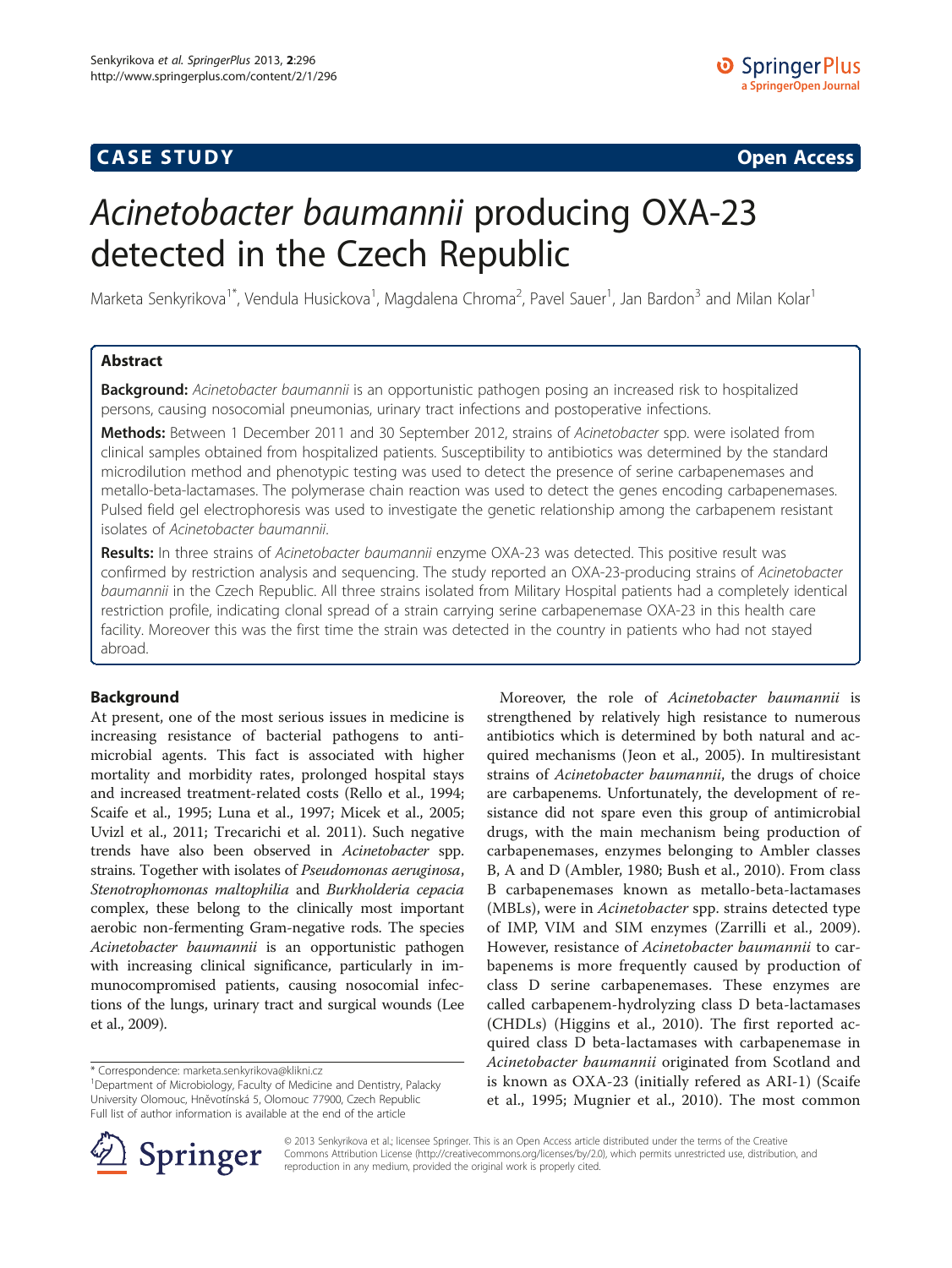CHDL subgroups in Acinetobacter baumannii are OXA-23, OXA-24/40 OXA-58, OXA-143 and OXA-51 (Dijkshorn et al., [2007](#page-4-0); Higgins et al., [2009\)](#page-4-0). The gene for OXA-51 is located on a chromosome and, unlike the other OXA types able to hydrolyze carbapenems, it has a very low level of expression and does not cause resistance (Dijkshorn et al., [2007](#page-4-0)).

Nowadays CHDLs are spread worldwide and they are often involved in nosocominal infection (Peleg et al., [2008](#page-5-0)). Isolates carrying CHDLs were detected in North and South America (Peleg et al., [2008;](#page-5-0) Villegas et al., [2007](#page-5-0); Merkier et al., [2008;](#page-4-0) Dalla-Costa et al., [2003](#page-4-0); Lolans et al., [2006\)](#page-4-0), Africa (Marais et al., [2004](#page-4-0)), Australia (Peleg et al., [2006\)](#page-5-0), Asian area like China (Zong et al., [2008](#page-5-0); Hsueh et al., [2002](#page-4-0)) Korea (Kim et al., [2008](#page-4-0)), Thailand (Mendes et al., [2009](#page-4-0)), Indonesia (Mendes et al., [2009](#page-4-0)) and also in European countries like the United Kigdom (Coelho et al.; [2006\)](#page-4-0), the Netherlands (van den Broek et al., [2006\)](#page-5-0), France (Corvec et al., [2007](#page-4-0)), Belgium (Wybo et al., [2007](#page-5-0)), Burglaria (Stoeva et al., [2008](#page-5-0)), Belgium (Bogaerts et al., [2006](#page-4-0)), Greece (Tsakris et al., [2008](#page-5-0)) or Spain (Acosta et al., [2011\)](#page-4-0).

It must be stressed that resistance of Acinetobacter spp. to carbapenems may be caused by other mechanisms such as changes in porin expression, modification of PBPs or efflux of an antibiotic from a cell (Poirel et al., [2010](#page-5-0)).

Carbapenem resistance in Acinetobacter baumannii associated with OXA-type enzymes was first occurred in 2008 in the Czech republic. There were detected OXA-58-like and OXA-24-like enzymes from patients hospitalized at intensive care units (Nemec et al., [2008](#page-4-0)). Then a few years later in 2011 was in the Czech republic detected a multiresistant strain of Acinetobacter baumannii carrying the genes for NDM-1 and OXA-23 was detected in 2011 (Křížová et al., [2012\)](#page-4-0). However, this strain was isolated in a patient who had returned from a stay in Egypt and belonged to the European (EU) clone I (Křížová et al., [2012](#page-4-0)).

This is the first report in the Czech Republic of Acinetobacter baumannii strains producing OXA-23 isolated from a patient who did not stay abroad.

## Material and methods

### Strain selection

Between 1 December 2011 and 30 September 2012, Acinetobacter spp. strains were isolated from clinical samples (endotracheal secretion, bronchoalveolar lavage, sputum, blood, urine, pus, aspirate, wound secretion, blood culture). These strains were obtained from patients hospitalized at intensive care units in the University Hospital Olomouc and Military Hospital Olomouc. The identification was performed by standard microbiology procedures including the use of the Phoenix automated system (Becton, Dickinson and Company) and MALDI-TOF Biotyper (Bruker Daltonics).

#### Determining resistance to antimicrobial agents

In all Acinetobacter spp. isolates, susceptibility to antibiotics was determined by a standard microdilution method according to the EUCAST (European Committee on Antimicrobial Susceptibility Testing) criteria (European Committee on Antimicrobial Susceptibility Testing, [2012\)](#page-4-0). The reference strains for quality controls were Escherichia coli ATCC 25922, Escherichia coli ATCC 35218 and Pseudomonas aeruginosa ATCC 27853. Resistance to meropenem determined by the microdilution method was confirmed by the E-test (bioMérieux, France). In case of imipenem and ertapenem, the E-test was also used to determine the minimum inhibitory concentrations (MIC).

## Phenotypic determination of carbapenemase production

Carbapenemase production in Acinetobacter spp. isolates with a MIC for meropenem of  $>2$  mg/L was phenotypically determined by the CD test (Figure 1) for detection of carbapenemases class A, combined disc (Figure [2](#page-2-0)) and modified Hodge test for serine carbapenemases and MBL detection (Lee et al., [2009](#page-4-0); Pasteran et al., [2009](#page-5-0); Pournaras et al., [2010](#page-5-0)).

## Genotypic determination of carbapenemase production

In Acinetobacter baumannii strains with a MIC for meropenem of >2 mg/L, positively phenotypically tested for carbapenemase, the relevant genes were determined. This was carried out by PCR using specific oligonucleotide primers encoding serine carbapenemases of class A (NMC, SME, IMI, KPC and GES types) and two selected

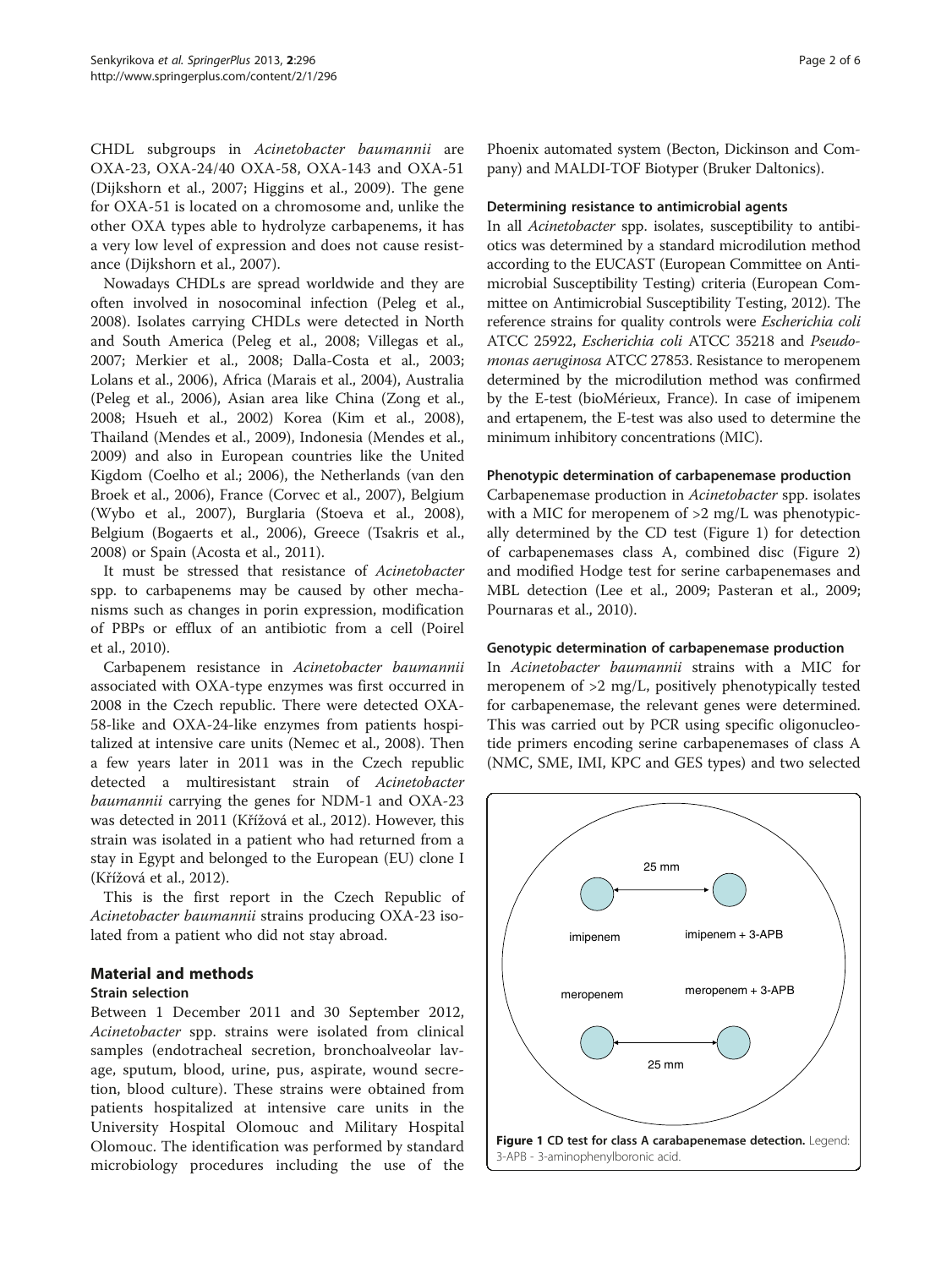<span id="page-2-0"></span>

class D types (OXA-23 and OXA-48). Sequences of primers for amplification are shown in Table 1. The positive control was a strain with a known content of carbapenemases (producing KPC-2 enzyme) provided by Ing. J. Hrabák, Ph.D. from the Department of Microbiology, Faculty of Medicine in Pilsen, Charles University in Prague.

Strains selected for gene detection were inoculated onto Mueller Hinton agar (Trios, Czech Republic) and aerobically cultured at 37°C for 18 hours. 1–2 colonies from this fresh culture were resuspended in 100 μL of sterile water and heated at 95°C for 10 minutes. This was followed by centrifugation at  $13,000 \times g$  for 2 minutes. The obtained supernatant served as a template for subsequent PCR using the Robocycler Gradient 96 Temperature Cycler with specific primers shown in Table 1.

The obtained amplicons were subsequently separated on 1.5% agarose gel and compared with a DNA molecular weight marker (Top-Bio, Czech Republic). Then, OXA-23-positive PCR products were cleaved with the HphI restriction endonuclease (New England Biolabs, Great Britain) and separated on 1.5% agarose gel, with cleaved fragment sizes being compared with the molecular weight marker. The amplified gene sequence was confirmed by direct sequencing of a PCR amplicon provided by Elisabeth Pharmacon (Czech Republic) and by comparing the obtained DNA sequence in BLAST (Basic Local Alignment Searching Tool, National Center for Biotechnology Information, [www.ncbi.nlm.nih.gov\)](http://www.ncbi.nlm.nih.gov).

## Determination of epidemiological relationship

To determine epidemiological relationship of strains with positive genotypic assay results, macrorestriction profiles of genome DNA were compared by pulsed-field gel electrophoresis (PFGE).

The PFGE analysis was carried out with bacterial DNA isolated from culture freshly grown on Mueller Hinton broth as described previously (Husičková et al., [2012](#page-4-0)). Bacterial DNA was then cleaved with the SmaI restriction endonuclease (Takara, Japan). The restriction fragments were separated in 1.2% agarose gel using the

| Primer           | Sequence<br>$(5' \rightarrow 3')$ | Product<br>size (bp) | $T_{a}$        | Reference              |
|------------------|-----------------------------------|----------------------|----------------|------------------------|
|                  |                                   |                      |                |                        |
| SME-R            | <b>CTCTAACGCTAATAG</b>            |                      |                |                        |
| IMI-F            | ATAGCCATCCTTGTTTAGCTC             | 818                  | $50^{\circ}$ C | Queenan et al.; 2000   |
| IMI-R            | <b>TCTGCGATTACTTTATCCTC</b>       |                      |                |                        |
| NMC <sub>1</sub> | GCATTGATATACCTTTAGCAGAGA          | 2158                 | $50^{\circ}$ C | Aubron et al.; 2005    |
| NMC4             | CGGTGATAAAATCACACTGAGCATA         |                      |                |                        |
| KPC-F            | <b>ATGTCACTGTATCGCCGTCT</b>       | 893                  | $60^{\circ}$ C | Bradford et al.; 2004  |
| KPC-R            | <b>TTTTCAGAGCCTTACTGCCC</b>       |                      |                |                        |
| GES-F            | <b>GTTTTGCAATGTGCTCAACG</b>       | 371                  | $50^{\circ}$ C | Weldhagen et al.; 2004 |
| GES-R            | TGCCATAGCAATAGGCGTAG              |                      |                |                        |
| OXA-23 F         | AAGCATGATGAGCGCAAAG               | 1066                 | $50^{\circ}$ C | Donald et al.; 2000    |
| OXA-23R          | AAAAGGCCCATTTATCTCAAA             |                      |                |                        |
| OXA-48 F         | <b>TTGGTGGCATCGATTATCGG</b>       | 744                  | $50^{\circ}$ C | Poirel et al., 2004    |
| OXA-48R          | <b>GAGCACTTCTTTTGTGATGGC</b>      |                      |                |                        |
|                  | $\cdot$ $\cdot$                   |                      |                |                        |

Table 1 Primers for detecting carbapenemases of class A and two selected class D subgroups

Legend:  $T_a$  – annealing temperature.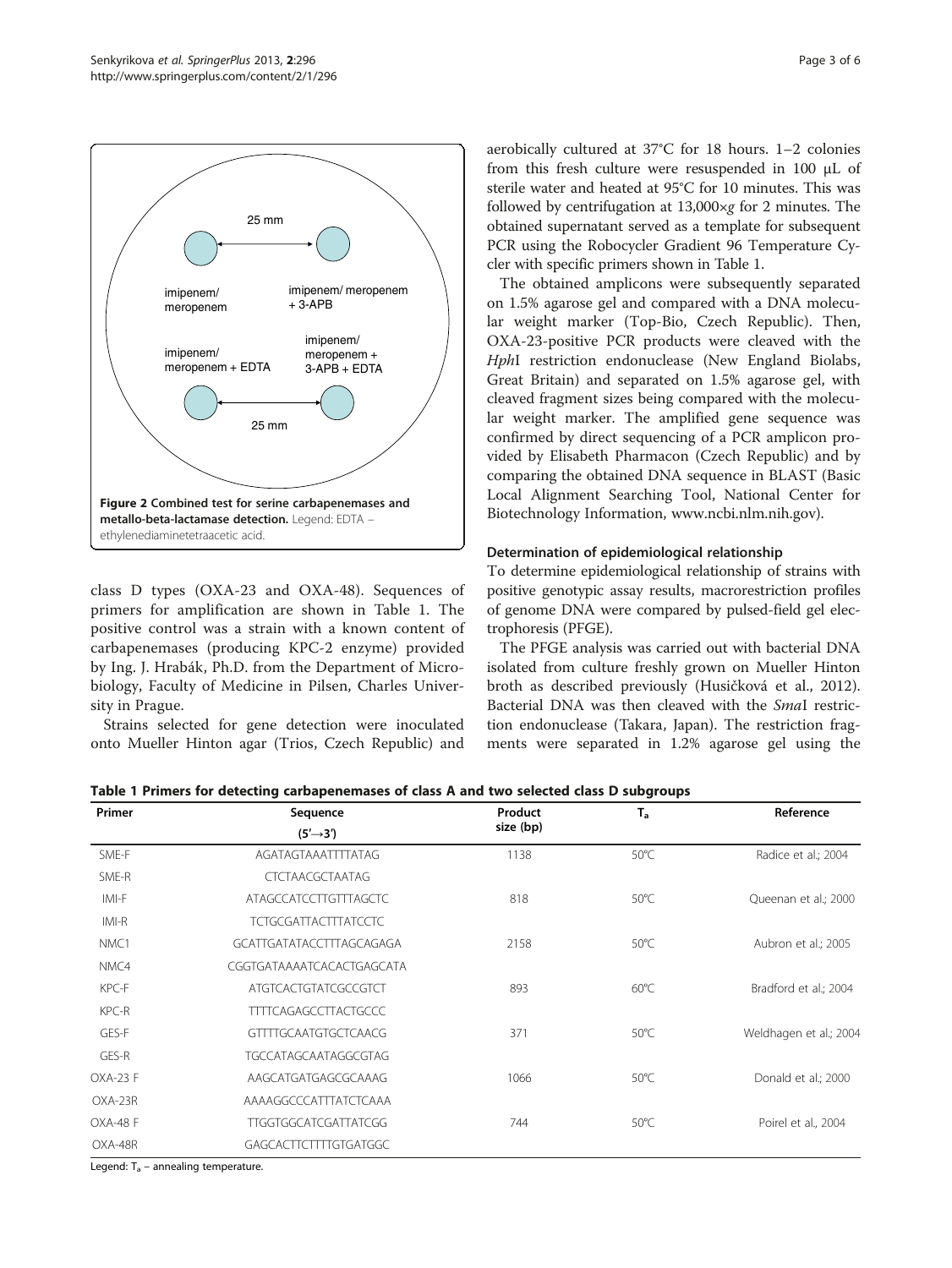

CHEF-DRII (Bio-Rad, USA) under the following conditions: 5 V/cm, switch interval 2–20 seconds, for 20 hours at  $14^{\circ}$ C in  $0.5 \times$  TBE buffer. The gel was stained with ethidium bromide at 0.75 μg/ml for 1 h and visualized by UV transllumination. A 50–1,000 kb Pulse marker (Sigma, USA) was used to determine the size of DNA fragments. The PFGE results were analysed with GelCompar II (Applied Maths) software.

## Results

Over the study period, a total of 166 Acinetobacter spp. strains were isolated in the two participating hospitals. Figure 3 shows the resistance to antimicrobial agents in a group of 140 isolates assumed to play a role in the etiology of the particular infection. The results revealed a prevalence of meropenem-resistant strains of 10.7%.

From the group of 140 strains, a total of 15 strains were found to be resistant to meropenem using the standard microdilution method. The phenotypic assay demonstrating production of carbapenemases (modified Hodge test) was positive in 3 strains. In these 3 strains, MICs to selected antimicrobial agents (ertapenem, imipenem and meropenem) were determined by the E-test, as shown in Table 2.

All the three Acinetobacter baumannii strains originated from the Military Hospital. Strain no. 21678/C was isolated from blood culture of a patient with bloodstream infection staying at a department of anesthesiology and intensive care medicine. Samples nos. 12257/C and 15848/C were isolated from endotracheal secretions collected from two patients with late-onset ventilatorassociated pneumonia hospitalized at a department of chronic intensive care.

Genetic determination of the presence of resistance genes confirmed the presence of a gene encoding class D carbapenemase, namely OXA-23 enzyme in all three strains. Restriction fragment length polymorphism analysis in positive PCR amplicons and final confirmation by direct sequencing showed the presence of OXA-23 enzyme in all three Acinetobacter baumannii strains. Comparison of macrorestriction profiles of genomic DNA using PFGE revealed that the strains had an identical restriction profile. This suggested clonal spread of a genetically identical strain.

## **Discussion**

Class D serine carbapenemase in an Acinetobacter baumannii strain was first reported in Scotland in 1985, that is, before imipenem started to be widely used in clinical practice (Paton et al., [1993](#page-5-0); Carvalho et al., [2011\)](#page-4-0). This enzyme, originally called ARI-I, was sequenced and subsequently labeled as OXA-23 (Scaife et al., [1995](#page-5-0); Mugnier et al., [2010](#page-4-0)).

Until now, this enzyme has been reported in Acinetobacter baumannii strains throughout the world (Mugnier et al., [2010](#page-4-0)).

In the Czech republic a multiresistant strain of Acinetobacter baumannii carrying the genes for NDM-1 and OXA-23 was detected in 2011. However, this strain was isolated in a patient who had returned from a stay in Egypt and belonged to the European (EU) clone I (Křížová et al., [2012](#page-4-0)). Thus, the above description of Acinetobacter baumannii strains producing OXA-23 is their first report in the Czech Republic in patients who did not stay abroad, suggesting their domestic origin. All three strains isolated from Military Hospital patients had a completely identical restriction profile, indicating

#### Table 2 MICs (in mg/L) of the tested carbapenems

| <b>Strain</b> | MIC(mg/L) |          |           |  |
|---------------|-----------|----------|-----------|--|
| no.           | Meropenem | Imipenem | Ertapenem |  |
| 21678/C       | 12        | 16       | >32       |  |
| 12257/C       | >32       | 16       | >32       |  |
| 15848/C       | >32       | >32      | >32       |  |

E-test MICs testing.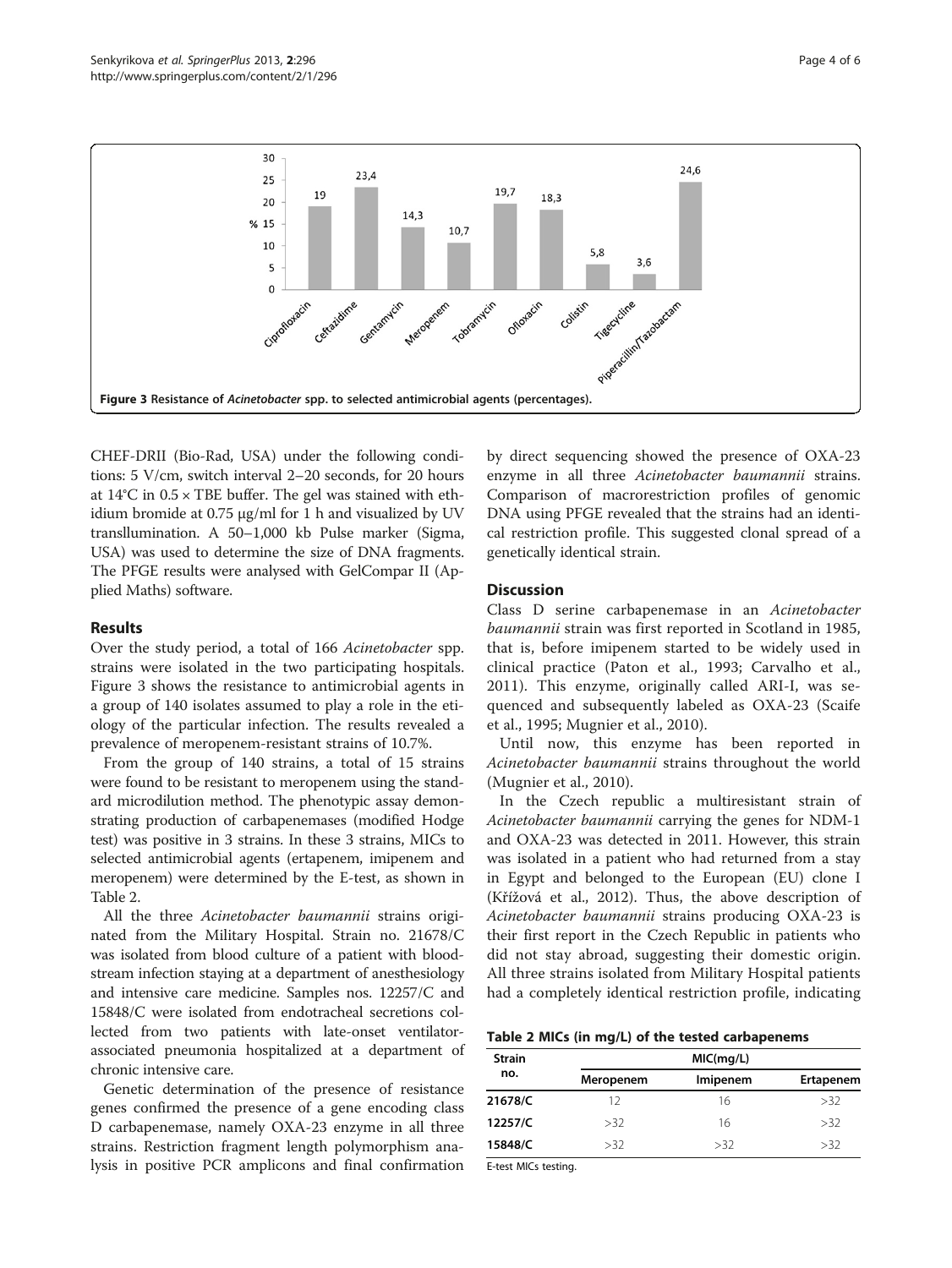<span id="page-4-0"></span>clonal spread of a strain carrying serine carbapenemase OXA-23 in this health care facility.

Increasing resistance of bacterial pathogens to antimicrobial agents poses a severe threat to management of many infections. Of particular risk is the rise in the use of carbapenems resulting from a high prevalence of ESBL- and AmpC-positive Enterobacteriaceae which may determine the development of resistance to this group of still effective drugs (Coelho et al., 2004). Our data suggest that in the case of Acinetobacter spp. strains, the prevalence of carbapenem-resistant isolates is low. However, this situation needs to be carefully monitored and if this type of resistance spreads it must be adequately analyzed using modern molecular biology methods.

## Consent

Written informed consent was obtained from the patient for the publication of this report and any accompanying images.

#### Competing interests

The authors declare that they have no competing interest.

#### Authors' contributions

MS and MC had performed genetics testing, VH had carried out pulse field gel electrophoresis, PS had collected strains, JB had realized identification using MALDI and MK had determined susceptibility to antibiotics and phenotypic determination of carbapenemases. All authors read and approved the final version.

#### Acknowledgments

Supported by the grant project LF\_2012\_006. Infrastructural part of this project (Institute of Molecular and Translational Medicine) was supported from the Operational Programme Research and Development for Innovations (project CZ.1.05/2.1.00/01.0030). Many thanks to Ing. Jaroslav Hrabák, Ph.D. for providing bacterial strains with positive carbapenemase production.

#### Author details

<sup>1</sup>Department of Microbiology, Faculty of Medicine and Dentistry, Palacky University Olomouc, Hněvotínská 5, Olomouc 77900, Czech Republic. <sup>2</sup> <sup>2</sup>Institute of Molecular and Translational Medicine, Faculty of Medicine and Dentistry, Palacky University Olomouc, Hněvotínská 5, Olomouc 77900, Czech Republic. <sup>3</sup>State Veterinary Institute in Olomouc, Jakoubka ze Stříbra 1, Olomouc 77900, Czech Republic.

#### Received: 12 April 2013 Accepted: 28 June 2013 Published: 2 July 2013

#### References

- Acosta J, Merino M, Viedma E et al (2011) Multidrug-resistant Acinetobacter baumannii harboring OXA-24 carbapenemase, Spain. Emerg Infect Dis 17:1064–1067
- Ambler RP (1980) The structure of β-lactamases. Philo Tran R Soc Lon B Biol Sci 289:321–331
- Aubron C, Poirel L, Ash RJ et al (2005) Carbapenemase-producing Enterobacteriaceae, U.S. rivers. Emerg Infect Dis 11:260–264
- Bogaerts P, Naas T, Wybo I et al (2006) Outbreak of infection by carbapenemresistant Acinetobacter baumannii producing the carbapenemase OXA-58 in Belgium. J Clin Microbiol 44:4189–4192
- Bradford PA, Bratu S, Urban C et al (2004) Emergence of carbapenem-resistant Klebsiella species possessing the class A carbapenemhydrolyzing KPC-2 and inhibitor-resistant TEM-30 beta-lactamases in New York City. Clin Infect Dis 39:55–60
- Bush K, Jacoby GA (2010) Updated functional classification of β-lactamases. Antimicrob Agent Chemother 54:969–976
- Carvalho KR, D'Alincourt Carvalho-Assef AP, Galvão dos Santos L et al (2011) Occurrence of bla<sub>OXA-23</sub> gene in imipenem-susceptible Acinetobacter baumannii. Mem Inst Oswaldo Cruz 106:505–506
- Coelho J, Woodford N, Livermore DM (2004) Multiresistant acinetobacter in the UK: how big a threat? J Hosp Infect 58:167–169
- Coelho JM, Turton JF, Kaufmann ME et al (2006) Occurrence of carbapenemresistant Acinetobacter baumannii clones at multiple hospitals in London and Southeast England. J Clin Microbiol 44:3623–3627
- Corvec S, Poirel L, Naas T et al (2007) Genetics and expression of the carbapenem-hydrolyzing oxacillinase gene bla<sub>OXA-23</sub> in Acinetobacter baumannii. Antimicrob Agents Chemother 51:1530–1533
- Dalla-Costa LM, Coelho JM, Souza HAPHM et al (2003) Outbreak of carbapenemresistant Acinetobacter baumannii producing the OXA-23 enzyme in Curitiba, Brazil. J Clin Microbiol 41:3403–3406
- Dijkshoorn L, Nemec A, Seifert H (2007) An increasing threat in hospitals: multidrug-resistant Acinetobacter baumannii. Natur Rev Microbiol 5:939–951
- Donald HM, Scaife W, Amyes SG et al (2000) Sequence analysis of ARI-1, a novel OXA beta-lactamase, responsible for imipenem resistance in Acinetobacter baumannii 6B92. Antimicrob Agents Chemother 44:196–199
- European Committee on Antimicrobial Susceptibility Testing (2012) Växjö. Breakpoint tables for interpretation of MICs and zone diameters, Sweden, Available from: [http://www.eucast.org/clinical\\_breakpoints](http://www.eucast.org/clinical_breakpoints)
- Higgins PG, Poirel L, Lehmann M et al (2009) OXA-143, a novel carbapenemhydrolyzing class D β-lactamase in Acinetobacter baumannii. Antimicrob Agents Chemother 53:5035–5038
- Higgins PG, Dammhayn C, Hackel M et al (2010) Global spread of carbapenemresistant Acinetobacter baumannii. J Antimicrob Chemother 65:233–238
- Hsueh P-R, Teng L-J, Chen C-Y et al (2002) Pandrug-resistant Acinetobacter baumannii causing nosocomial infections in a university hospital, Taiwan. Emerg Infect Dis 8:827–832
- Husičková V, Čekanová L, Chromá M et al (2012) Carriage of ESBL- and AmpCpositive Enterobacteriaceae in the gastrointestinal tract of community subjects and hospitalized patients in the Czech Republic. Biomed Pap Med Fac Univ Palacky Olomouc Czech Repub 156:348–353
- Jeon BC, Jeong SH, Bae IK et al (2005) Investigation of a nosocomial outbreak of imipenem-resistant Acinetobacter baumannii producing the OXA-23 betalactamase in Korea. J Clin Microbiol 43:2241–2245
- Kim JW, Heo ST, Jin JS et al (2008) Characterization of Acinetobacter baumannii carrying  $bla_{OXA-23}$ ,  $bla_{PER-1}$  and armA in a Korean hospital. Clin Microbiol Infect 14:716–718
- Křížová L, Bonnin RA, Nordmann P et al (2012) Characterization of a multidrugresistant Acinetobacter baumannii strain carrying the bla<sub>NDM-1</sub> and bla<sub>OXA-23</sub> from the Czech republic. J Antimicrob Chemother 67:1550–1552
- Lee K, Chong Y, Shin HB et al (2009) Modified Hodge and EDTA-disk synergy tests to screen metallo-β-lactamase-producing strains of Pseudomonas and Acinetobacter species. J Clin Microbiol 47:1631–1639
- Lolans K, Rice TW, Munoz-Price LS, Quinn JP (2006) Multicity outbreak of carbapenem-resistant Acinetobacter baumannii isolates producing the carbapenemase OXA-40. Antimicrob Agents Chemother 50:2941–2945
- Luna CM, Vujacich P, Niederman MS et al (1997) Impact of BAL data on the therapy and outcome of ventilator-associated pneumonia. Chest 111:676– 685
- Marais E, de Jong G, Ferraz V et al (2004) Interhospital transfer of pan-resistant Acinetobacter strains in Johannesburg, South Africa. Am J Infect Control 32:278–281
- Mendes RE, Bell JM, Turnidge JD et al (2009) Emergence and widespread dissemination of OXA-23, -24/40 and −58 carbapenemases among Acinetobacter spp. in Asia-Pacific nations: report from the SENTRY surveillance program. J Antimicrob Chemother 63:55–59
- Merkier AK, Catalano M, Ramirez MS et al (2008) Polyclonal spread of blaOXA-23 and blaOXA-58 in Acinetobacter baumannii isolates from Argentina. J Infect Dev Countr 2:235–240
- Micek ST, Lloyd AE, Ritchie DJ et al (2005) Pseudomonas aeruginosa bloodstream infection: importance of appropriate initial antimicrobial treatment. Antimicrob Agents Chemother 49:1306–1311
- Mugnier PD, Poirel L, Naas T et al (2010) Worldwide Dissemination of the  $bla_{\text{OXA-23}}$ Carbapenemase Gene of Acinetobacter baumannii. Emerg Infect Dis 16:35–40
- Nemec A, Křížová L, Maixnerová M et al (2008) Emergence of carbapenem resistance in Acinetobacter baumannii in the Czech republic is associated